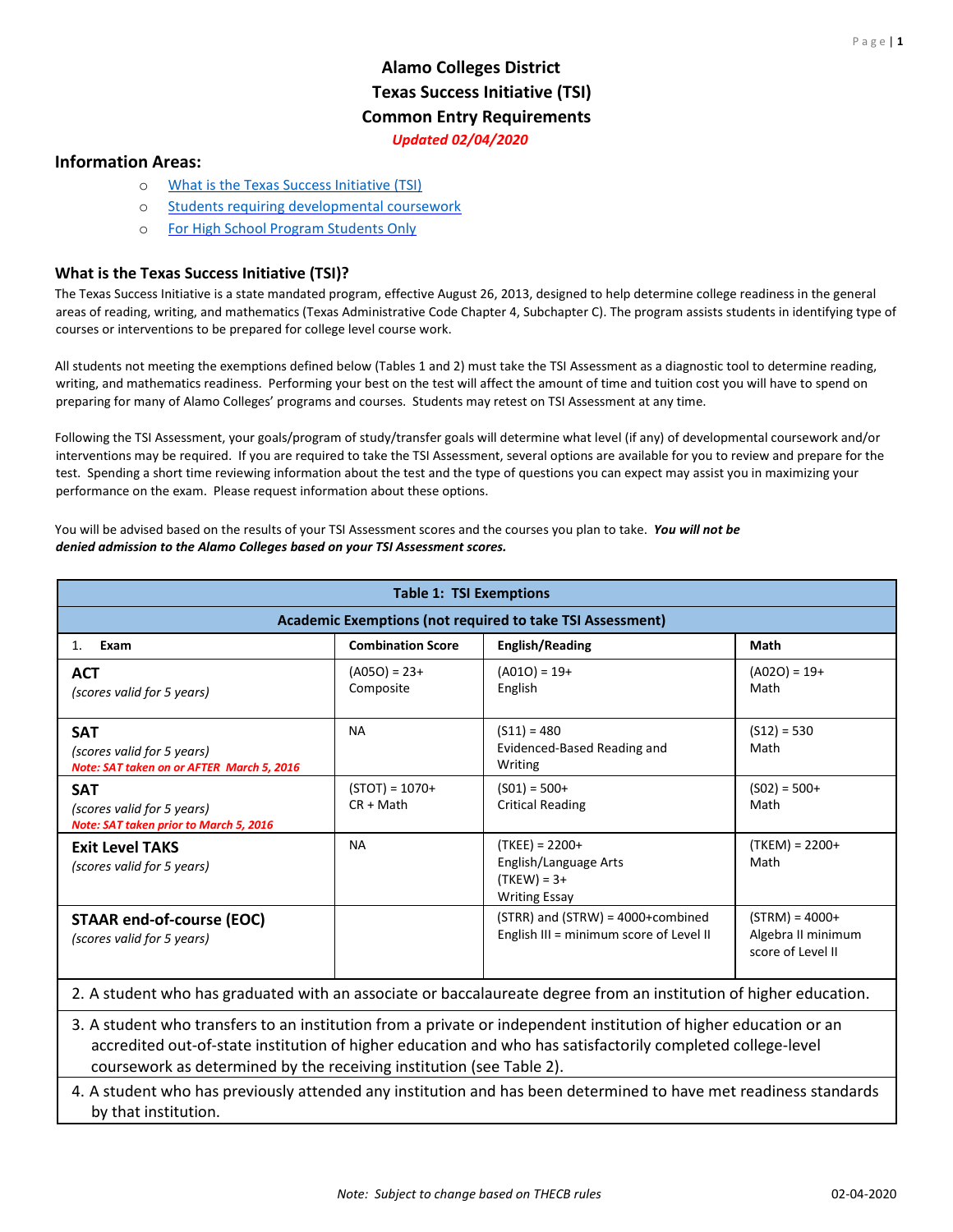#### **Other Exemptions or Exceptions (not required to take TSI Assessment)**

- 5. A student who is serving on active duty as a member of the armed forces of the United States, the Texas National Guard, or as a member of a reserve component of the armed forces of the United States and has been serving for at least three years preceding enrollment. *[Students who meet this exemption are encouraged to take the TSI Assessment for diagnostic purposes to aid in program and course selection during advising.]*
- 6. A student who on or after August 1, 1990, was honorably discharged, retired, or released from active duty as a member of the armed forces of the United States or the Texas National Guard or service as a member of a reserve component of the armed forces of the United States. *[Students who meet this exemption are encouraged to take the TSI Assessment for diagnostic purposes to aid in program and course selection during advising.]*
- 7. A student who earns a grade of 75 or above for ELAR and/or Mathematics College Preparatory Course under Texas Education Code §28.014 is exempt for a period of twenty-four (24) months from the date of high school graduation and must register in respective course of content area within one (1) year of enrollment date. This exemption applies only at the institution of higher education that partners with the school district (MOU) in which the student is enrolled. Evidence for completion of CP course may include PEIMS Code on High School Transcripts AND/OR any other Local Design Evidence:

**CP110100** College Preparatory Course English Language Arts / **CP111200** College Preparatory Course Mathematics

#### **Certificate Seekers**

8. A student who is seeking a certificate program of one year or less (Level-One certificates, 42 or fewer semester credit hours or the equivalent) will not be required to take any formal developmental courses however, may be administered the TSI Assessment for diagnostic purposes only.

| Table 2: TSI - Courses Satisfying Compliance with College Readiness<br>Grade of "C" or Better (unless otherwise noted) |                                                                                                                                                                        |  |  |  |
|------------------------------------------------------------------------------------------------------------------------|------------------------------------------------------------------------------------------------------------------------------------------------------------------------|--|--|--|
| Writing/English                                                                                                        | ENGA 0351 with a B or better, ENGA 0361, INRW 0420, ENGL 0301, ENGL 1301, ENGL 1302                                                                                    |  |  |  |
| Reading                                                                                                                | READ 0303, ENGA 0353 with a "B" or better, ENGA 0363, INRW 0420, ENGL 1301, ENGL 1302, ENGL<br>2322, ENGL 2323, ENGL 2327, ENGL 2328, HIST 1301, HIST 1302, PSYC 2301  |  |  |  |
| <b>Mathematics</b>                                                                                                     | MATH 0303, MATH 0320, MATH 1314, MATH 1324, MATH 1325, MATH 1332, MATH 1333, MATH 1350,<br>MATH 1351, MATH 1414, MATH 1442, MATH 2412, MATH 2413, MATH 2414, MATH 2415 |  |  |  |

| Table 3: TSI Minimum Standards for College Readiness<br>(scores valid for 5 years)  |                                                                             |  |  |
|-------------------------------------------------------------------------------------|-----------------------------------------------------------------------------|--|--|
| <b>Minimum Passing Scores for College-Level Coursework</b><br><b>TSI Assessment</b> |                                                                             |  |  |
| Writing TSI Scores (TSIW)<br>Essay (TSIS)                                           | $[340+AND$ Essay of 4+ $]$ OR<br>[<340 AND ABE of at least 4 AND Essay of 5 |  |  |
| Reading TSI Scores (TSIR)                                                           | 351-390                                                                     |  |  |
| Math TSI Scores (TSIM)                                                              | 350-390                                                                     |  |  |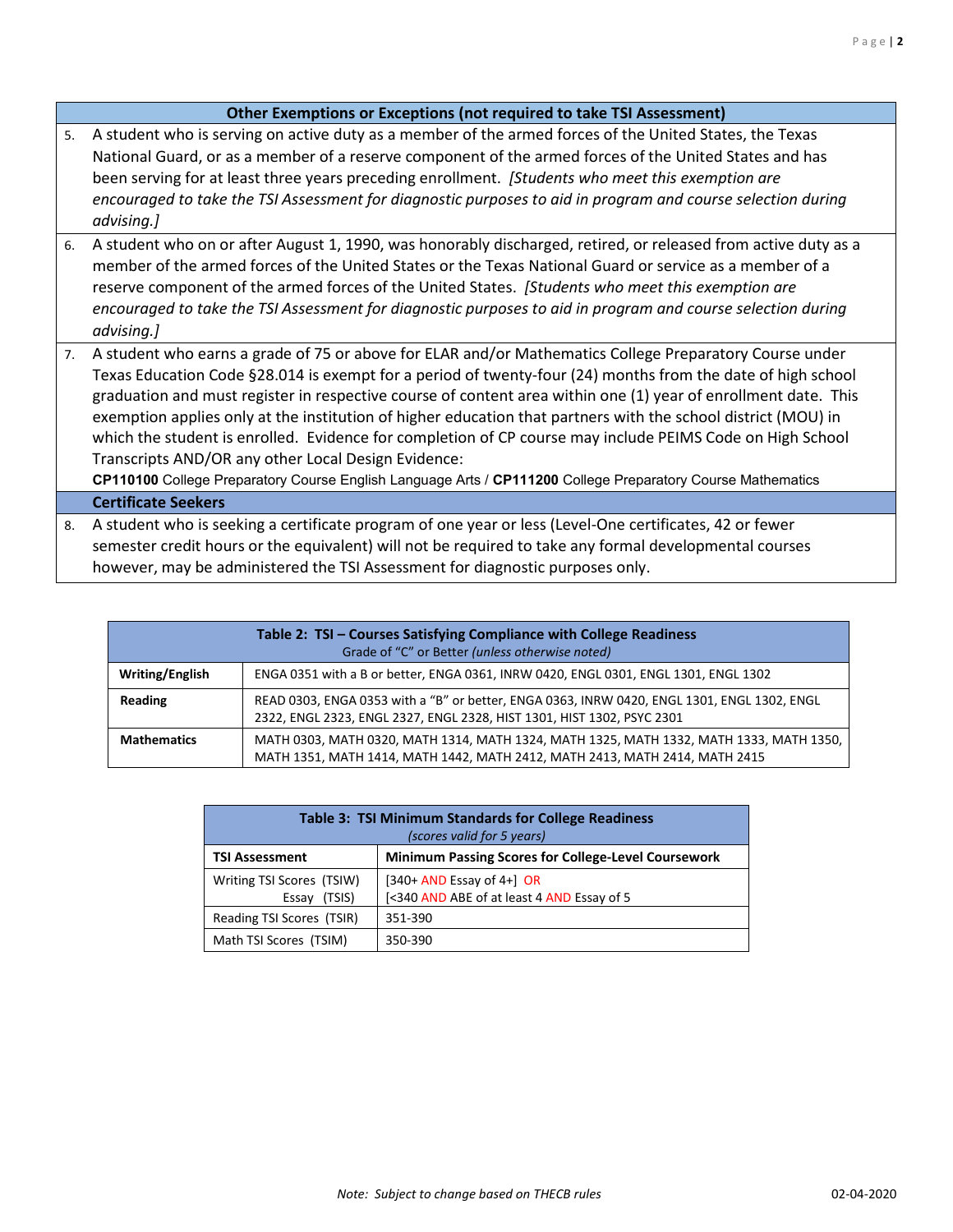### <span id="page-2-0"></span>**Students requiring Developmental Education (DE) coursework:** *Top*

You will be required to enroll in developmental coursework if you plan to enroll in **college-level transfer courses** and do not meet a TSI exemption (Table 1), the TSI Minimum Standards (Table 3), or placement scores based on the TSI Assessment. The basic skills requirements for transfer courses are included with the course description in the eCatalog. Tables 4 and 5 provide course placement information.

| <b>Table 4: English Course Placement</b>              |                                                      |            |                                         |                                                 |
|-------------------------------------------------------|------------------------------------------------------|------------|-----------------------------------------|-------------------------------------------------|
|                                                       | <b>Writing/English TSI Score</b><br>(TSIW/TABW/TSIS) |            | <b>Reading TSI Score</b><br>(TSIR/TABR) | <b>REFRESHER</b><br><b>Exit Score</b><br>(INRW) |
| *ABE Referral Options<br>(I-Best or Region 20<br>AEL) | 310-335 w/ABE 1-2                                    | Or         | 310-335 w/ABE 1-2                       | 5                                               |
| <b>INRW 0420</b>                                      | 310-339 w/ABE 3-4                                    | And        | 310-350 w/ABE 3 -4                      | 10                                              |
|                                                       |                                                      |            |                                         |                                                 |
|                                                       | 310-349 w/Essay 3 or below                           | And        | 351-390                                 |                                                 |
| ENGL 1301+0201<br>$(1301++)$                          | 351-390 w/Essay 4 or below                           | And        | 343-350                                 | 20                                              |
|                                                       | 340-390 w/Essay 4 or higher                          | <b>And</b> | 310-329                                 |                                                 |
|                                                       | 310-390 w/Essay 5+                                   | And        | 310-329                                 |                                                 |
|                                                       |                                                      |            |                                         |                                                 |
|                                                       | 310-390 w/Essay 5+                                   | And        | 330-350                                 |                                                 |
| <b>ENGL 1301+0100</b><br>$(1301+)$                    | 350-390 w/Essay 3 or below                           | And        | 351-390                                 | 30                                              |
| Ready, Set, Go (RSG)                                  | 340-390 w/Essay 4 or 5                               | <b>And</b> | 330-350                                 |                                                 |
|                                                       | 310-339 w/Essay 4                                    | And        | 351-390                                 |                                                 |
|                                                       |                                                      |            |                                         |                                                 |
|                                                       | 340-390 w/ Essay of 4                                | And        | 351-390                                 | 40                                              |
| <b>ENGL 1301</b>                                      | 310-339 w/Essay Score of 5+<br>AND ABE 4, 5, or 6    | And        | 351-390                                 |                                                 |

\*TSI ABE Levels 1-2 Referral Options: Contact DE Chairs and/or Advising Directors for more Information I-BEST (Integrated Basic Education Skills Training) / AEL (Adult Education Literacy)

#### *Questions?* **English Department Chairs:**

| Jason Malcolm (NLC)     | jmalcolm@alamo.edu     | 486-5234 |
|-------------------------|------------------------|----------|
| Julie Moore-Felux (NVC) | Jmoore-felux@alamo.edu | 486-4224 |
| Jennifer Scheidt (PAC)  | jscheidt@alamo.edu     | 486-3250 |
| Mike Burton (SAC)       | gburton@alamo.edu      | 486-0660 |
| Diana Gavin (SPC)       | dgavin7@alamo.edu      | 486-2431 |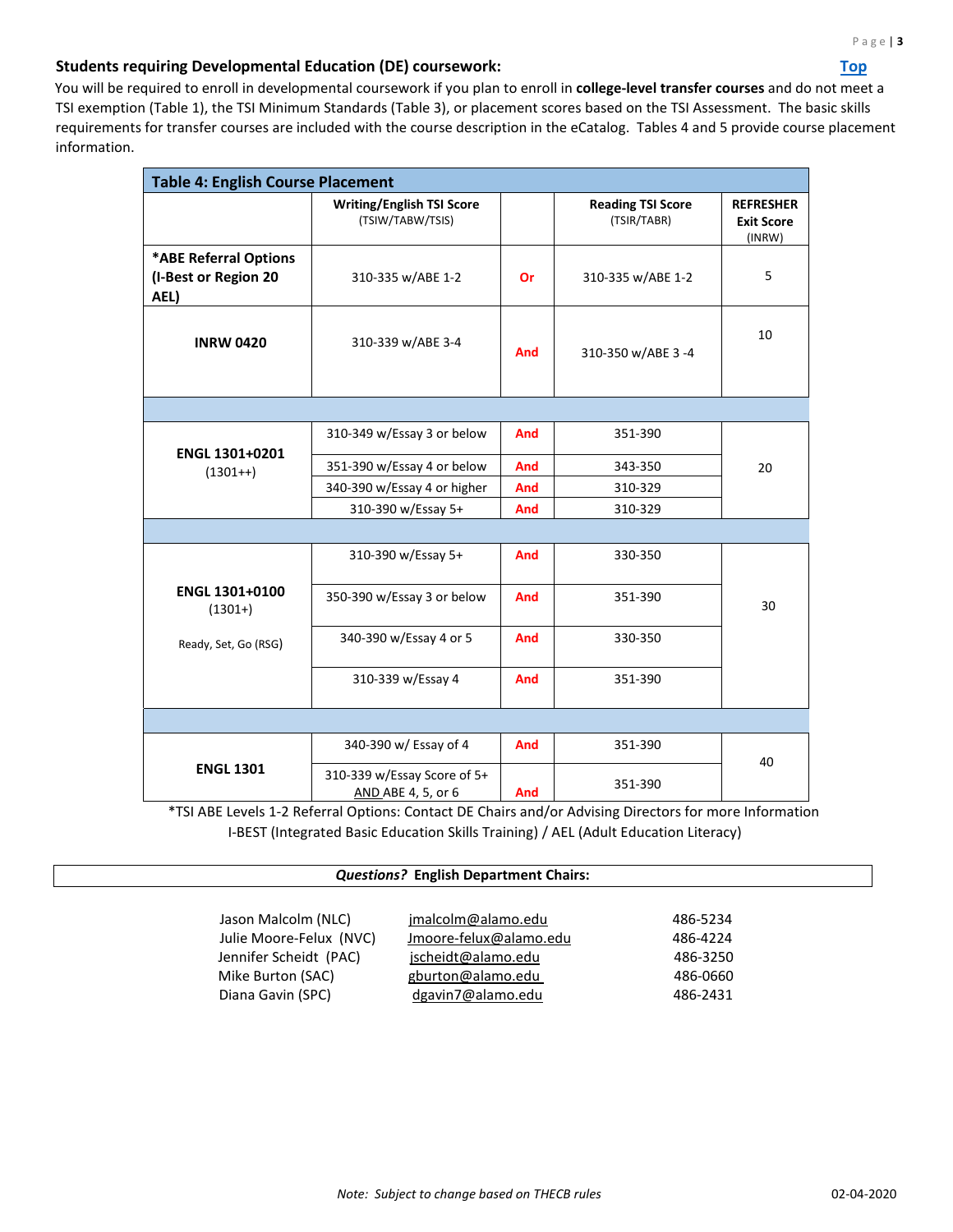| <b>Table 5: Math Course Placement</b>              | <b>Math TSI Score</b><br>(TSIM/TABM) | <b>ALEKS Scores</b>           |                                                        | <b>MATH Refresher Exit Exam</b><br>(MATH) |                     |  |
|----------------------------------------------------|--------------------------------------|-------------------------------|--------------------------------------------------------|-------------------------------------------|---------------------|--|
| *ABE Referral Options<br>(I-Best or Region 20 AEL) | 310-335 w/ABE $1 - 2$                | $0-9$                         |                                                        | 10                                        |                     |  |
| Math 0410 + 0105                                   | 310 - 335 w/ABE 3-4                  |                               | 10-29                                                  |                                           | 20                  |  |
| <b>Math 0410</b>                                   | 310-335 w/ABE 5-6<br>OR<br>336-342   | 30-59                         |                                                        | 30                                        |                     |  |
| <b>MATH 0320 (STEM)</b>                            | 343-349                              |                               | 60-79                                                  |                                           | 40                  |  |
| <b>Co-Requisites</b>                               |                                      |                               |                                                        |                                           |                     |  |
| $1314 + 0114$<br>College Algebra                   | 343-349                              | 60-79                         |                                                        | 40                                        |                     |  |
| $1314 + 0214$<br>College Algebra                   | 310-335 w ABE 5&6<br>Or<br>336-349   | 30-79                         |                                                        | 30                                        |                     |  |
| $1332 + 0132$<br>Liberal Arts Math                 | 310-335 w ABE 5&6<br>0r<br>336-349   | 30-79                         |                                                        | 30                                        |                     |  |
| $1442 + 0142$<br>Statistics                        | 310-335 w ABE 5&6<br>0r<br>336-349   | 30-79                         |                                                        | 30                                        |                     |  |
| $1324 + 0124$<br><b>Business Math</b>              | 343-349                              | 60-79                         |                                                        | 40                                        |                     |  |
| $1324 + 0224$<br><b>Business Math</b>              | 310-335 w ABE 5&6<br>Or<br>336-349   | 30-79                         |                                                        | 30                                        |                     |  |
| <b>College Ready</b>                               |                                      | <b>ALEKS</b><br><b>Scores</b> | <b>MATH</b><br>Refresher<br><b>Exit Exam</b><br>(MATH) | <b>ACT</b><br>(A020)                      | <b>SAT</b><br>(S12) |  |
| MATH 1314 or 1414 or 1332 or<br>1442 or 1324       | 350-390                              | 80-100                        | 50                                                     | 19-25                                     | 530-580             |  |
| MATH 1316, 2412                                    | N/A                                  | N/A                           |                                                        | $26 - 27$                                 | 581-639             |  |
| MATH 2413 or higher                                | N/A                                  | N/A                           |                                                        | $28+$                                     | $640+$              |  |

IMPORTANT: Please check MATH class schedule at your College as they may vary across the Alamo Colleges \*TSI Levels 1-2 Referral Options: Contact DE Chairs and/or Advising Directors for more information Possible Options: I-BEST (Integrated Basic Education Skills Training) and/or AEL (Adult Education Literacy) \*\*See Transfer Advising Guides (TAGs)